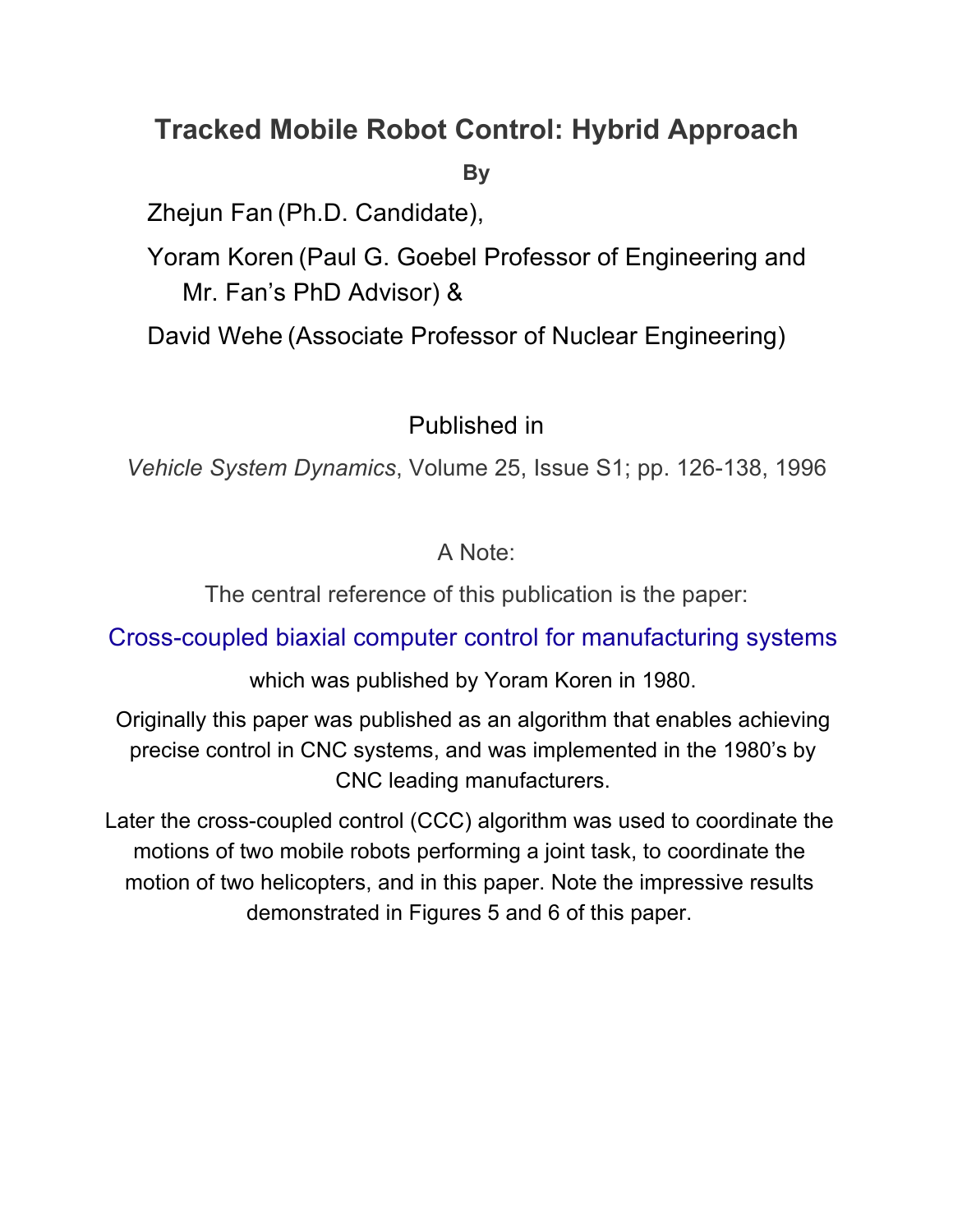## **Tracked Mobile Robot Control: Hybrid Approach**

Zhejun Fan,\* Yoram Koren,\* David Wehe\*\*

\*Department of Mechanical Engineering *8* Applied Mechanics \*\*Nuclear Engineering & Radiological Sciences The University of Michigan, Ann **Arbor,** Michigan 48109, USA

## **1 INTRODUCTION**

Most of the research into tracked vehicles deals with terramechanics, namely with the interaction between the vehicle and the terrain (Wong et **al**, 1984). The tracked vehicle community is particularly interested in off-road vehicle performance. Motion control of a tracked vehicle is a relatively new area. This is mainly due to the fact that the kinematics of a tracked vehicle is very complex since there are an **infinite** number of contact points between the track and the terrain and infinite closed-link chains which make slippage unavoidable. Both of these factors make the modeling of a tracked vehicle very difficult. However, in order to improve the motion accuracy of autonomous tracked vehicles, a model is required. In this paper we introduce a simple orientation model for tracked vehicles which uses the effective wheel diameter. This model is based on the observation that a tracked mobile robot resembles a regular differential drive robot with two driving wheels when only straight-line motion is considered. For an arbitrary nonlinear motion the control problem is very complicated and the general solution is not yet known.

There are many factors that affect the motion accuracy of a tracked mobile robot. In general, motion errors can be decomposed into two classes: internal errors and external errors. Internal errors relate to control loop and drive errors, and can be detected by the wheel encoders. The main internal error sources are different drive loop parameters and different disturbances acting on each loop. External errors can **be** detected only with absolute motion measurements. The main external systematic errors are cause by different wheel diameters and wheel misalignment. External nonsystematic errors include wheel slippage and floor roughness. Under normal condition, the largest component of motion errors is due to systematic errors (Borenstein et al, 1985; Banta, 1988; Feng, 1992; Wang, 1987).

Motion errors can **be** decomposed into orientation errors, contour errors, and tracking errors as shown in Figure 1. The vehicle is instructed at point **A,** but it is at point B. The orientation error **EO** is defined as the angular difference between the actual orientation and the desired orientation. The contour error **E,** is the distance between the actual position B and the desired trajectory in the direction perpendicular to the direction of travel. The tracking error  $E_i$  is the distance between the actual position and the desired position in the direction of travel. In mobile robot motion control, the orientation errors are the dominant errors since they cause unbounded growth of the contour errors. The tracking errors are usually of less concern (Feng. 1992).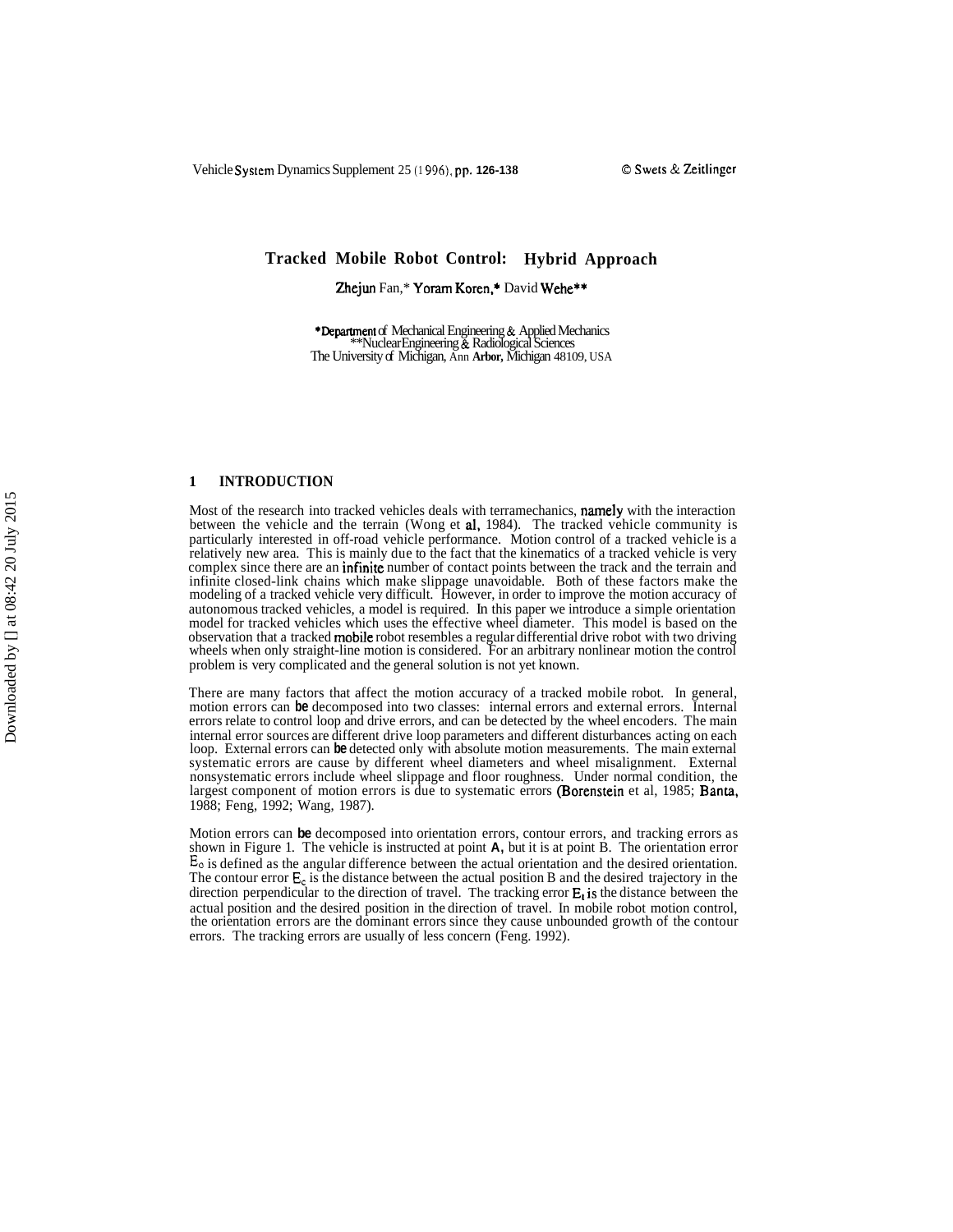

Our approach employs the use of two control algorithms: a cross-coupling control algorithm to compensate for the internal errors, and an adaptive control algorithm to compensate for the external errors. The combination of these two control algorithms is the hybrid motion control.

Adaptive control has been widely used in the control of manipulators (Slotine et al, **1987).**  However, the application of adaptive control to mobile robots has been limited. Feng **(1992)**  applies a model-reference adaptive control (MRAC) technique to a wheeled robot to guarantee performance convergence. However, this approach cannot normally guarantee parameter convergence. Without converged parameters, a mobile robot must run continuously with external sensors in order to achieve the desired position. Unfortunately, many external sensors are both financially and computationally expensive and may require modification of the environment.<br>Therefore, this paper uses MRAC to identify parameters, with guaranteed parameter convergence Therefore, this paper uses MRAC to identify parameters, with guaranteed parameter convergence as well as performance convergence (Landau, **1979).** (The detailed proof is given in Section 4). With converged parameters, the system will have the desired performance without using any external sensors.

In the organization of this paper, a simple tracked mobile robot is briefly described in Section **2.**  Compensation for internal errors is discussed in Section **3.** In Section 4, the stability and parameter convergence are derived for the parametric identification with MRAC. The performance of the hybrid motion control is evaluated by experiment. Conclusions are given in Section 5.

#### **2** TRACKED MOBILE ROBOT MODEL

Referring to Figure **2,** the location and orientation of a tracked mobile robot for straight line motion can be estimated based on dead-reckoning **(Banta, 1988,** Wang, **1987):** 

| $\dot{X} = \frac{V_t + V_s}{2} \cos \theta$   | $\rm _{(1)}$ |
|-----------------------------------------------|--------------|
| $\dot{Y} = \frac{V_x + V_y}{I_x} \sin \theta$ | (2)          |
| – r                                           | (3)          |

where X, Y, and **0** are the position and orientation of the center of gravity of the tracked vehicle, b is the distance between the two driving wheels and  $V_L$  and  $V_R$  are the measured velocities of the two driving wheels.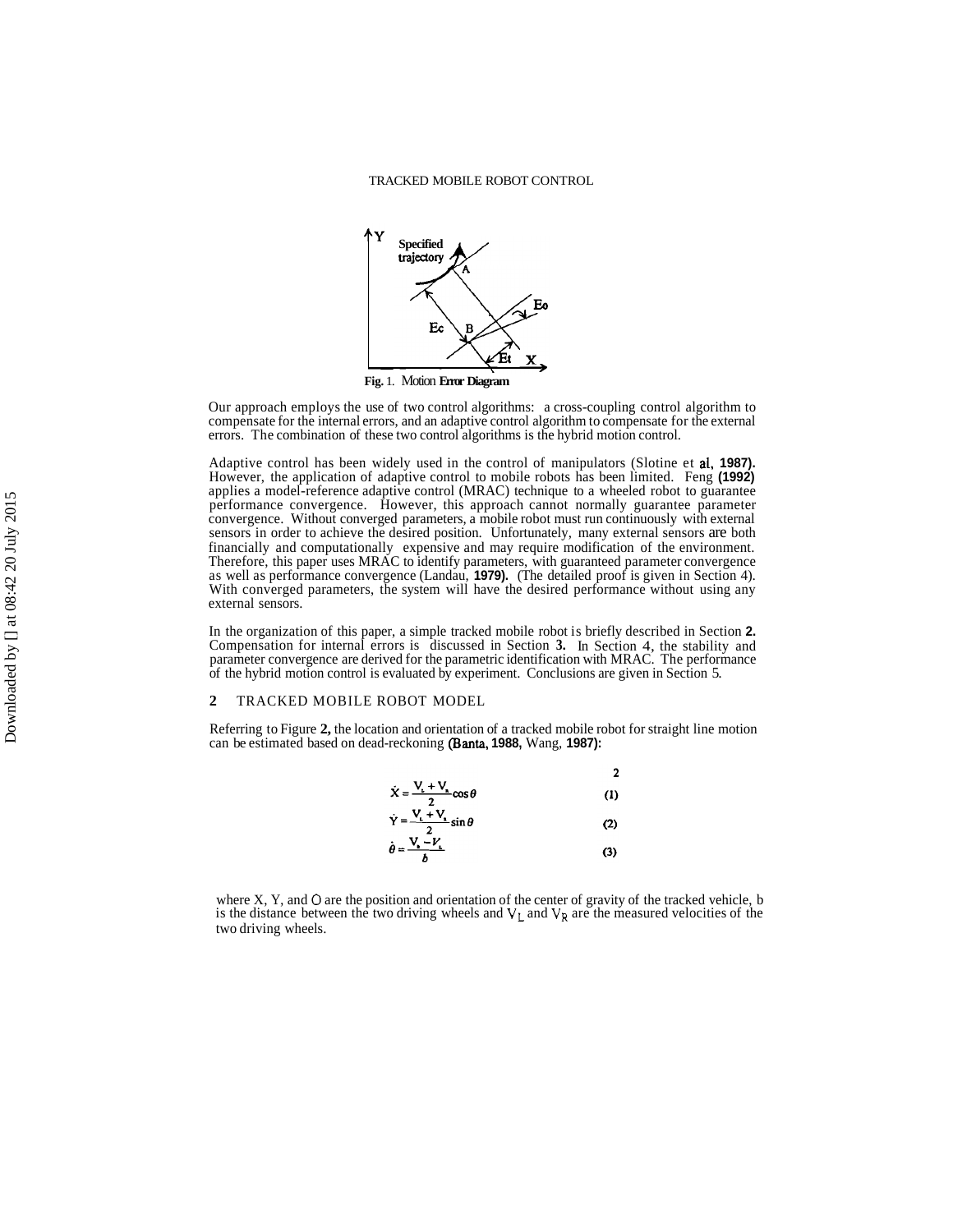128 ZHEJUN **FAN ET AL** 





Figure 3 shows the hacked robot used in the experiments. The platform consists of a main chassis with two main tracks and front and rear auxiliary tracks. The vehicle is 723.9 mm wide, 1092.2 mm high and **1574.8** mm long. The **weight** of the fully-quipped vehicle is 3115 N.



**Fig. 3.** REMOTEC **ANDROS** 

The REMOTEC ANDROS platform was modified to accept our motion controlled and corresponding software. The core of the controlled is the Hewlett Packard HCTL-1100 CMOS motor control chip. The chip features fully programmable parameters. The new controlled communicates with the host computer through parallel communication via a DG96 digital I/O board.

#### **3 ERROR COMPENSATION BY CROSS-COUPLING CONTROL**

Traditionally, the two driving wheels of a mobile robot are controlled independently by two control loops (Cox, 1991). Either loop receives no information about the other, and therefore any disturbance on one wheel causes an error that is corrected only by its own control loop, while the other loop carries on as before This lack of coordination causes errors in the resultant path.<br>Cross-coupling control has been introduced to remedy this problem by sharing the error information of both control loops (Koren, 1980). It has been proven that a robotic system utilizing corss-coupling control can guarantee zero steady-state internal orientation errors despite continuous torque disturbances (Feng, 1992). Thus, the cross-coupling control scheme is used to directly compensate for the most significant internal errors, which are the orientation errors. by coordinating the motion of the two drive loops, as shown in Figure 4.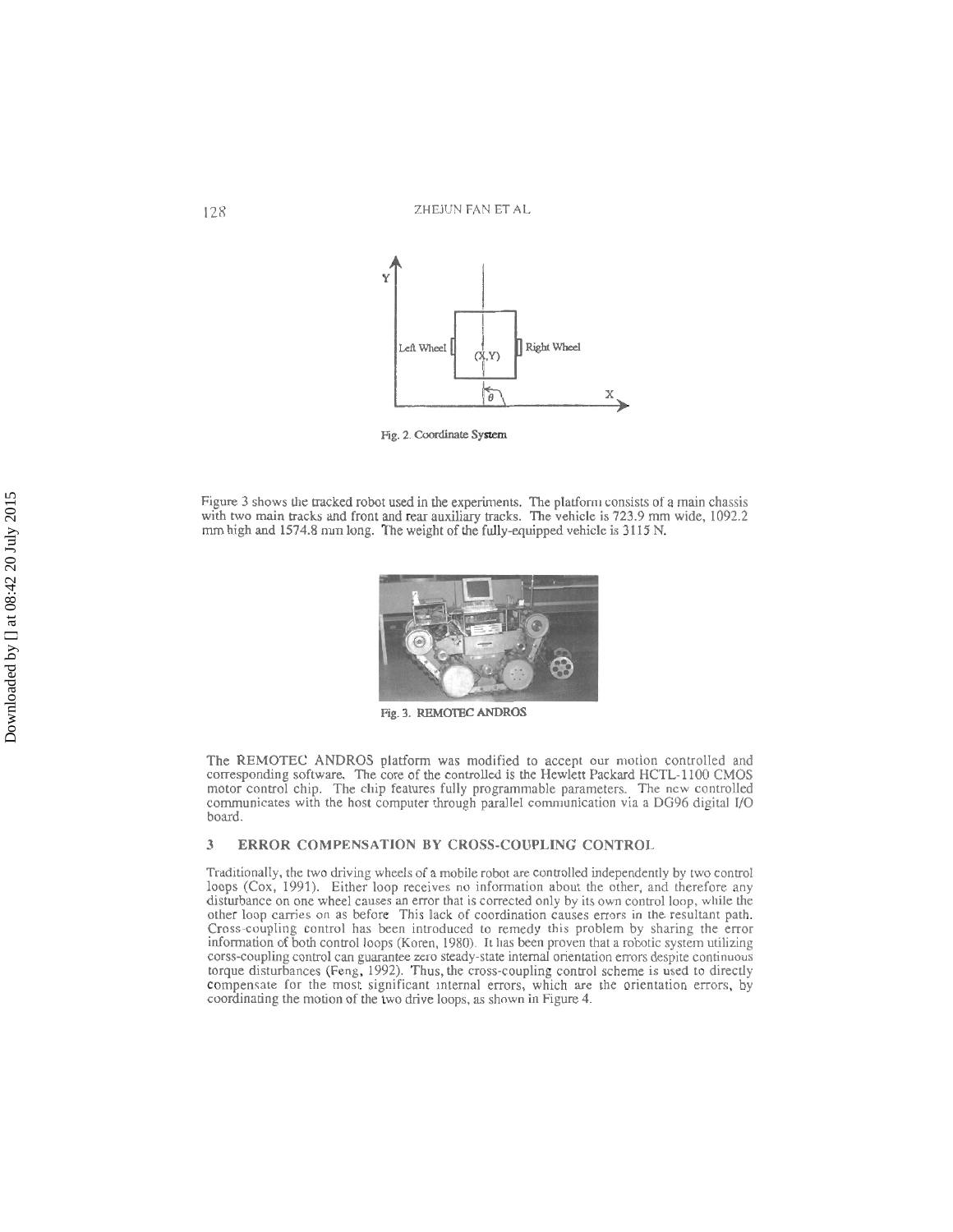#### **TRACKED MOBILE ROBOT CONTROL**



 $fig. 4. Cross-coupling *Controller*$ 

#### **3.1 Steady-State Analysis**

When the cross-coupling control loop has reached its steady state, we can apply final value theorem to this two input two output system and obtain an expression for the steady state value of  $w_L$  and  $w_R$ , respectively.

$$
\omega_R = C_L \frac{R_L + R_R}{K_L C_L + K_R C_R} K_L K_R
$$
\n
$$
\omega_L = C_R \frac{R_L + R_R}{K_L C_L + K_R C_R} K_L K_R
$$
\n(5)

**where** 

 $R_{\text{R}}$ ,  $R_{\text{L}}$  = the right and left wheel command velocities

 $V_{\lambda}$ ,  $V_{\mu}$  = the **right and left wheel** actual velocities

 $\omega_{\mathbf{k}}$ ,  $\omega_{\mathbf{L}}$  = the **right and left wheel angular** velocities

 $C_R$ ,  $C_L$  = the **right and left wheel compensation gains** 

- $K_L$ ,  $K_R$  = the left and **right drive** loop **DC** gains
- $\tau_L$ ,  $\tau_R$  = the left and **right drive loop time constants**
- $r = 146$  **mm, the assumed nominal wheel radius** for both left and right drive loop
- $r_{\mu}, r_{\mu}$  = **the actual left and right wheel radii**
- $K_i$ ,  $K_i$  = the proportional and integral gains **for a PI controller**

The sampling time for the cross-coupling control loop only is about 30 ms. Since the sampling time for the adaptive control loop is 500 ms, as it requires two additional ultrasonic sensors to measure the external orientation of the mobile robot, (discussed in Section 4), it can **be** assumed that the cross-coupling controlled is at its steady state when adaptive control was applied later.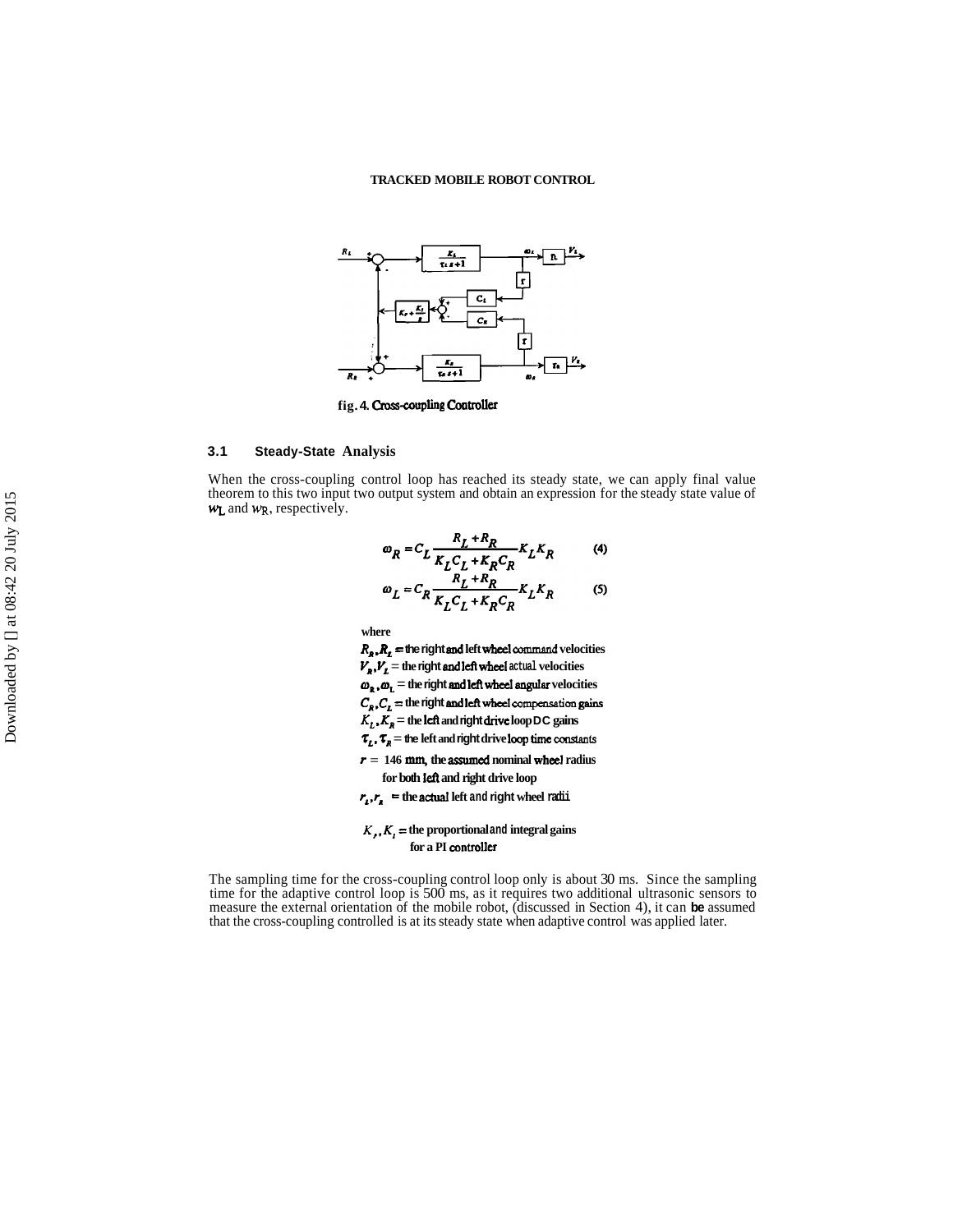Combining Eqs. (4) and (5) yields:  
\n
$$
\frac{\omega_L}{r} = \frac{C_R}{r}
$$
\n(a)  
\nSubstitute Eq. (6) into  $V_R = r_R \omega_R$ , and  $V_L = r_L \omega_L$   
\nto get:  
\n
$$
\frac{V_L}{V_R} = \frac{C_R r_L}{C_L r_R}
$$
\n(7)

Combine Eqs. **(3)**  $\cdot$  **(7) to eliminate**  $V_R$  **and**  $V_L$  **and obtain an expression for** the **angular velocity, i)** :

$$
i = \frac{C_R r_L}{C_L r_R} \times R_L + R_R \times R_R r_R
$$
  
\n
$$
\dot{\theta} = \frac{(1 - \frac{C_R K_R}{K_L})}{(1 + \frac{C_R K_L}{K_L})} \approx B_P u
$$
 (8)  
\nFor simplicity, we set  $C_L = 1$  and  $r_L = r_R = r \cdot \text{so}$ :  
\n $B_P = \frac{1 - C_R}{1 + C_R \frac{K_R}{K_L}}$  and  $u = (R_L + R_R) \frac{r K_R}{b}$  (9)  
\nApplying least square estimation to get the left and right drive loop DC gains:  
\n $K_L = 7.608 \cdot 10^{-3}$  and  $K_S = 7.458 \cdot 10^{-3}$   
\nTherefore:  
\n $\frac{K_R}{K_L} = 0.98$   
\n $K_L$ 

Eq. (8) constitutes a **simple orientation model**. For any given control input u, if Bp can be estimated with MRAC, the **desired** C<sub>R</sub> can be found which is equivalent to the ratio between the two wheel radii, as shown below.

In the above analysis, it is assumed that the two tracks have the same effective wheel diameters. However, the parameters for the motor can be different, From Eq. (7). it can be seen that crosscoupling control will guarantee that  $V_I/V_R$  is equal to  $C_R/C_L$ . Therefore, the ratio between the two track measured velocities can be set by the selection of the ratio between two track compensation gains. For straight line motion:

$$
\dot{\theta} = 0 \text{ and } V_a = V_a, \text{ if } C_a = C_a \tag{10}
$$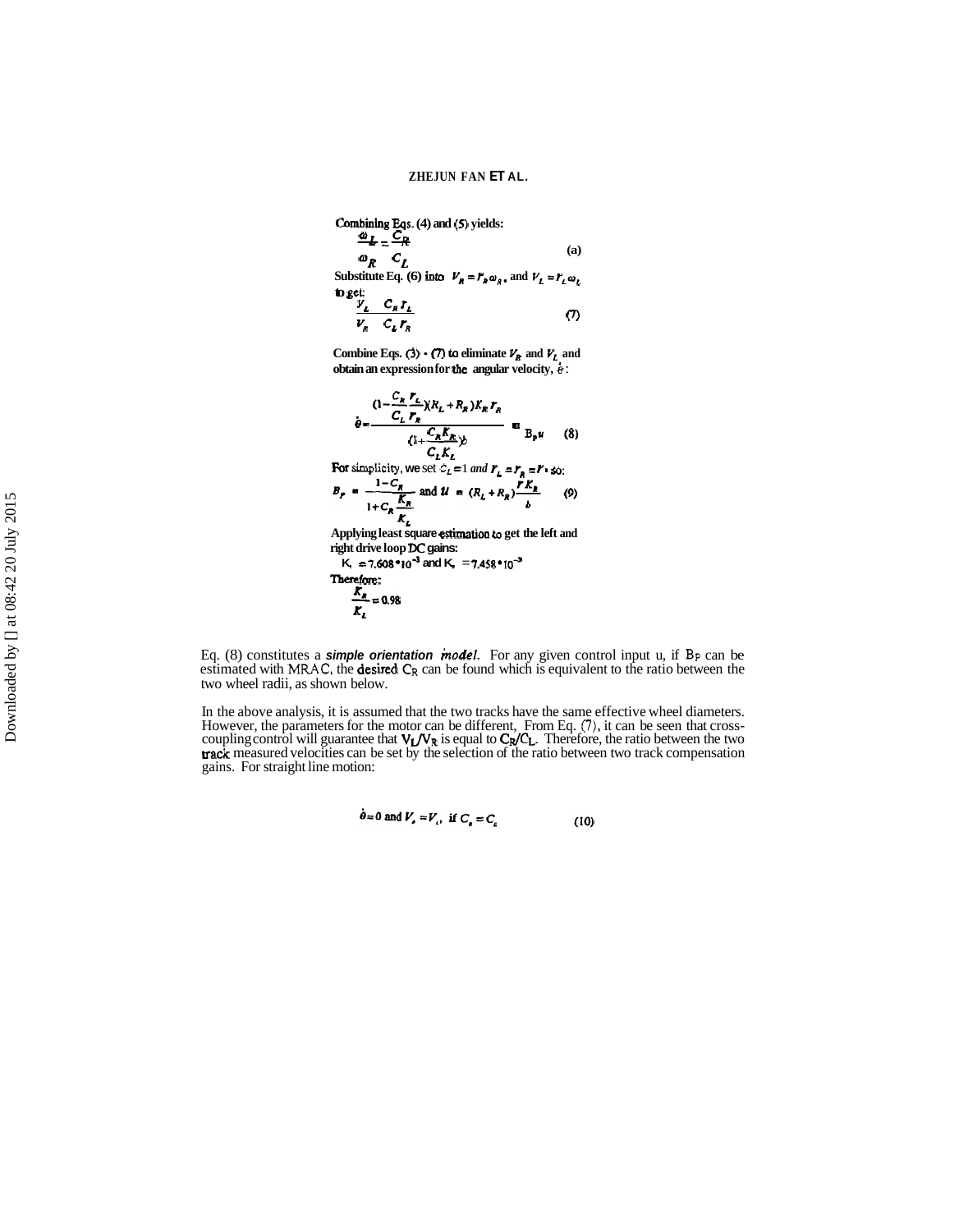If the two wheel diameters are not the same. **Eq.** (8) can be set to zero to obtain the following equation:

$$
\frac{C_R}{C_L} = \frac{r_R}{r_L}
$$
\nthen,  $V_R = V_L$  will be obtained if\n
$$
C_R = C_L \frac{r_R}{r_L}
$$
\n(12)

Therefore, it can be concluded that for a straight-line motion,  $C_R$  is equivalent to the ratio between  $r_R$  and  $r_L$  if we assume  $C_L = 1$ . Parametric identification will be used to find  $C_R$ .

## **3.2 Experimental Results for Cross-coupling Control**

In the first experiment, the robot is instructed to move on a straight-line path. The input velocity for each track is 100 mm/s. The sampling time is 30 ms. The two wheels are assumed to have the same wheel diameters. Figure 5 shows the difference between the measured track velocities using proportional and cross-coupling control respectively. Under proportional control the average velocity difference is not zero because the two drive loops have different parameters and disturbances. However, the average velocity differences is indeed zero with the cross-coupling control. Figure 6 shows the resulting differences in the position error. Notice that the position error for the proportional control is unbounded. while the position error for the cross-coupling control is near zero.







@I **Fig.** *6.* **Position Emws** for **(a)** Proportional and (b) **Crosscoupling Control**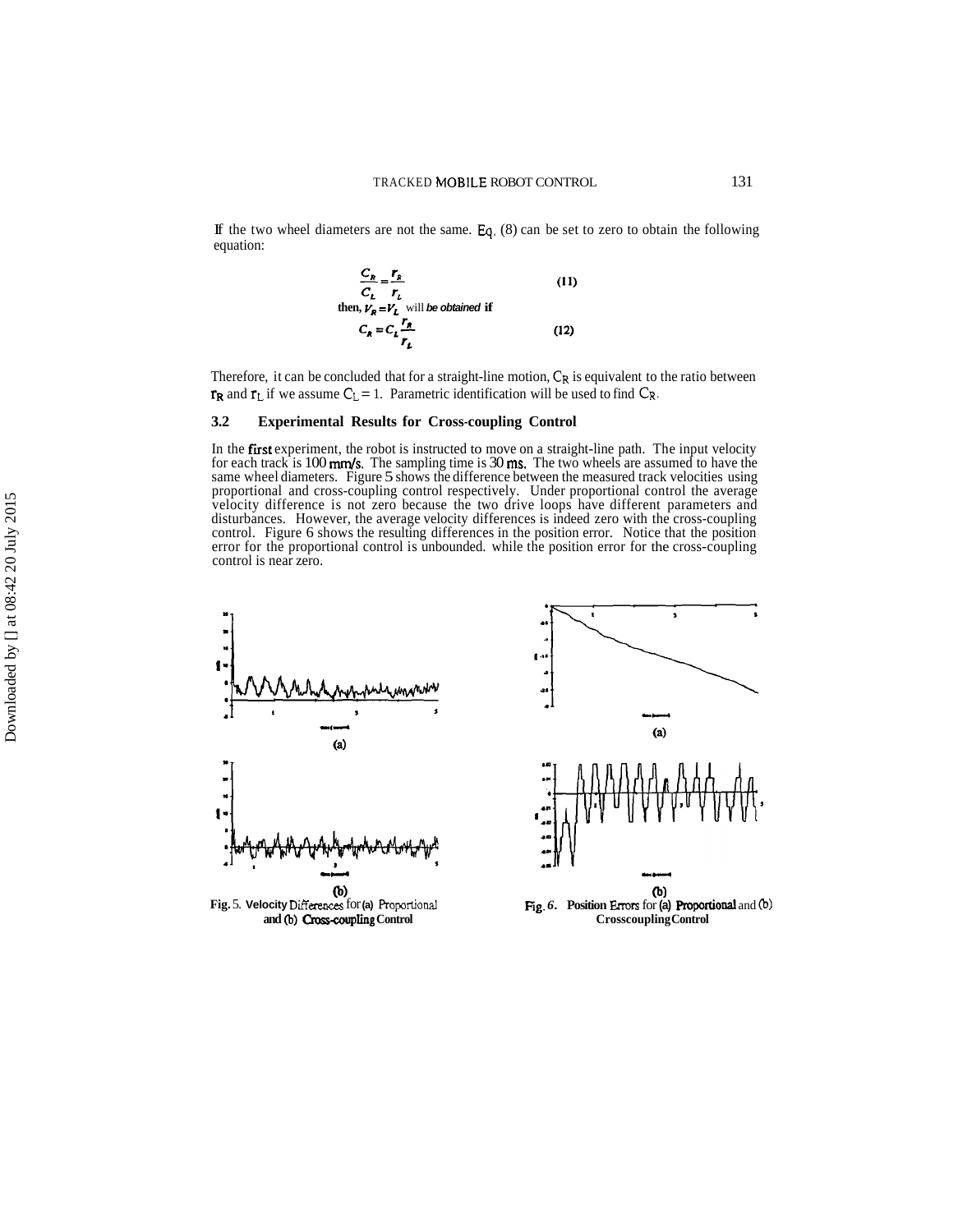## ZHEJLIN **FAN ET AL.**

From the experimental results, it can be concluded that the proposed cross-coupling controller can more accurately control the robot by coordinating the motions in both drive loops in spite of different parameters and disturbances in the left and right motors. However, it cannot handle the external error such as the different effective wheel diameters.

## **4** COMPENSATION FOR EXTERNAL ERRORS BY ADAPTIVE CONTROL

The cross-coupling controller is very effective in compensating for the internal errors such as different parameters in the left drive loop and the right drive loop. It guarantees that the actual angular velocities of the left wheel and the right wheel are the same for a straight-line motion. However, if the two effective wheel diameters are different, the distances traveled by the two wheels will **be** different even though their angular velocities are the same, which will cause orientation error and consequently unbounded position errors. These are systematic external errors that cannot be compensated for by cross-coupling control. As shown in (Borenstein, 1992). a 1 **rnrn** deviation in the nominal 114 mrn wheel diameter can cause up to 8.3 degree orientation error and a 0.74 m lateral position error for a planned 10 m straight-line motion.

In order to compensate for the orientation errors due to different wheel diameters, parametric identification with model reference adaptive control can be used to estimate the parameter **CR.** The adaptive loop will use the orientation information measured by two sonars in real-time to estimate the internal parameters, and will result in smaller orientation errors.

#### 4.1 Hyperstability Approach

The three basic approaches considered in the design of an' **MRAC** system were based on the use of local parametric optimization theory, Lyapunov function, and hyperstability (Landau, 1979). Among those approaches, hyperstability was selected since it allows the choice of a class of Lyapunov functions in order to widen the class of control laws which lead to a globally stable **MRAC** system.

The hyperstability approach starts by analyzing the stability of the system and then choosing the best adaptation gains from all the stable systems. The design procedure starts by transforming the **MRAC** system into the form of an equivalent feedback system composed of two blocks, one in the feedforward path and one in the feedback path. Then the solutions are found for the part of the adaptation laws that appears in the feedback path of the equivalent system so that the Popov integral inequality is satisfied. Then solutions are found for the remaining part of the adaptation law that appears in the feedforward path such that the feedforward path is a hyperstable block. Finally, the adaptation law is transformed back to the original **MRAC** system.

#### 4.2 Main Concept

The objective is to find the ratio between the two effective wheel radii  $(r_R/r_L)$  in order to compensate for external errors. If Bp can be estimated, then **CR** can be found from Eq. (9). Parameter identification with **MRAC** is used to estimate **Bp** as shown in Figure 7.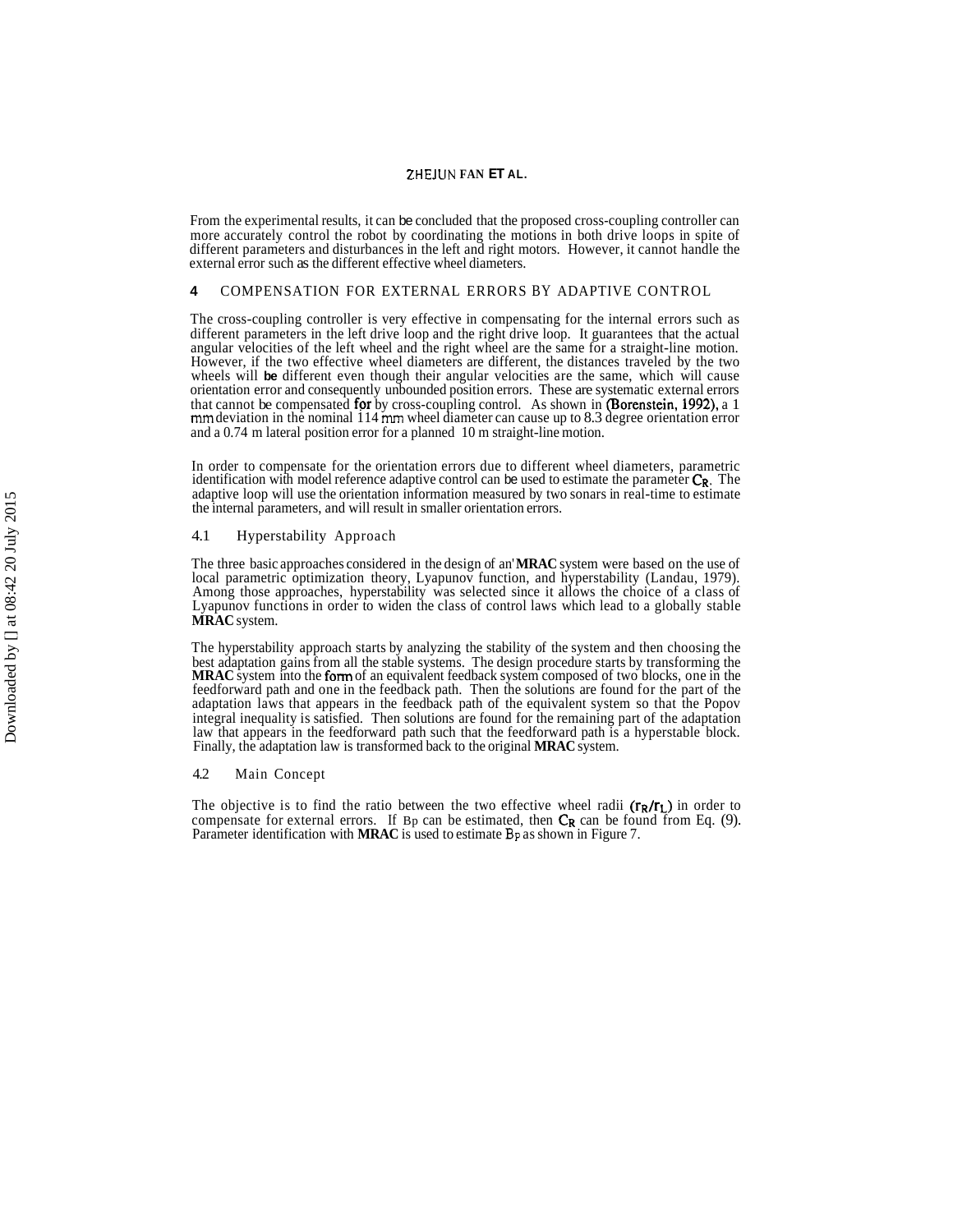

**fig. 7. Parallel Identifier** 

The process to be identified is represented here by the reference model. The estimation model consists of an adjustable model of the process whose parameters are driven by an adaptation mechanism which implements an identification algorithm. **Main** definitions and theorems are given in the Appendix A.

**4.3** Design of the Parametric Identification

From the analysis of cross-coupling control. the process (reference model) can be represented as

$$
\dot{\boldsymbol{\theta}}_{p} = \boldsymbol{B}_{p} \boldsymbol{u}
$$

According to Eq. (13) our reference model has a pole at  $s = 0$  and the hyperstability approach will only assure the hyperstability of the equivalent feedback system instead of asymptotic hyperstability. To overcome this problem, a ke term was introduced in the estimation model:

$$
\dot{\theta}_s = B_s u + k e
$$

With this modification in the model, asymptotic **hyperstability** and parameter convergence will be guaranteed, **as** proven in Appendix B. The **full** scheme of the adaptive system derived in Appendix B is given in Figure 8.



**Fig. 8. Parametric** Identification **with MRAC**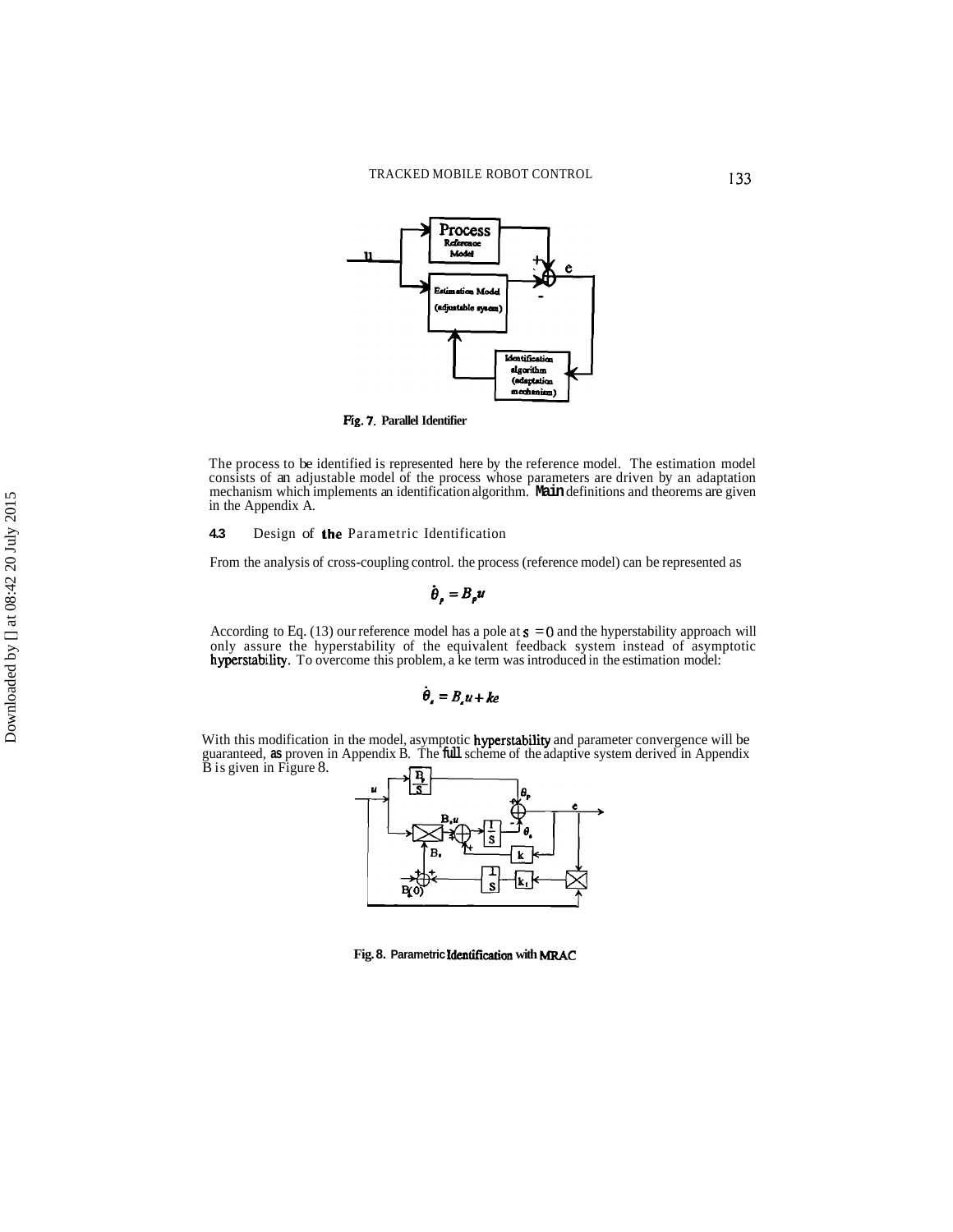## 134 ZHEJUN FAN ET AL

#### **4.4 Adaptive Controlled Hardware**

The vehicle orientation **information** is measured by two ultrasonic sensors as shown in Figure 9. The two sensors are *840* mm apart and each sensor is fired at least once every *80* ms. The effective range of the sensors is about *450-2000* mm. In the experiment, the robot is instructed to move parallel to a straight wall at a distance of *700* mm away from the wall. The average time interval of hybrid motion control is about *0.5* seconds and the accuracy of the orientation measurement is about 0.1 degree.



*Fig. 9.* **OrieIltaIioo sensors for adaptive** coornl

## **4.5 Experimental Results for Adaptive Control**

In the following experiment, the robot is instructed to move along a wall. The command velocity for each track is  $20 + 5^*$  sin  $(\pi/8)t$  mm/s. We select such a range command velocities to ensure parameter convergence. The controller sampling time is *500* ms. In the estimation model, Bs is adjusted until it converges to  $B_p$ . Since a low value of  $\mathbf{k}_1$  in Eq. (27) can reduce the effect of noise,  $\mathbf{k}_1 = l$  was selected. Based on the experiments,  $k = l_0$  gives the best results over the range we expected..

From Figure  $10$  it can be seen that  $C_R$  did not converge to a fixed value quite as was expected. This is because the real system contains noise and the measured orientation was accurate to only about *0.1* degree. However, after 1 second, the variation about the average is relatively small. **Processing** the data for  $C_R$ , after *1* second, gives:  $C_R = 1.003$ 



*Fig. 10.* Parameter  $C_8$  **versus Time**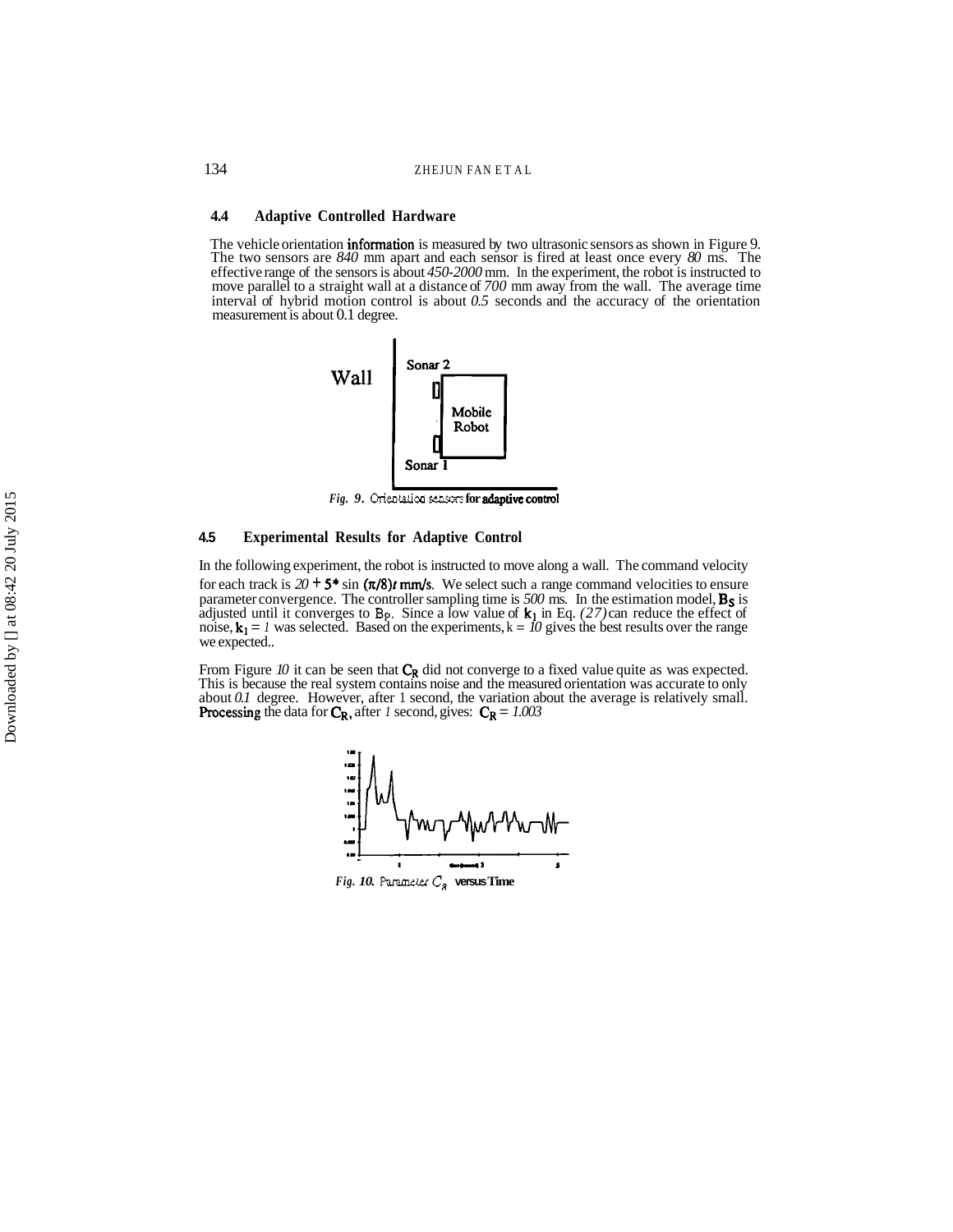Since the nominal wheel diameter is 292 **mrn** for the tracked mobile robot, there is a 0.876 **mm** difference between the two effective wheel diameters.

In order to check the accuracy of this identified parameter, the **tracked** vehicle was made to move  $4$ m in a straight-line path 10 times, with the parameter **CR** identified by hybrid control. For comparison, we repeated the experiment with cross-coupling control only. The results are shown in Table 1.

| Table I                                           |                                          |                       |  |
|---------------------------------------------------|------------------------------------------|-----------------------|--|
|                                                   | Position Errors in X<br>and Y directions | Orientation<br>Errors |  |
| <b>Hybrid Control</b><br>$(C_p = 1.003, C_f = 1)$ | $< 1.3$ cm                               | <1 deg.               |  |
| Cross-coupling Control<br>$(C_p = 1, C_t = 1)$    | <6.7 cm                                  | $<$ 2 deg.            |  |

The results shown in Table 1 demonstrate that hybrid control is much better than regular crosscoupling control alone. Even with this identified parameter, the error is not zero due to noise, sensor inaccuracies, **and** unmodeled dynamics.

Figure 11 shows that orientation **error** is indeed bounded. The average error approaches zero after 1 second. Due to the orientation sonar inaccuracies. unmodeled dynamics and random noise, it oscillated around the zero value.



#### 5 **CONCLUSION**

**fig.** II. Orientation **Error** versus T i e

This paper offers a simple controller structure and identification algorithm for a complex tracked mobile robot. The experimental results show that the cross-coupling control is very effective in reducing the internal errors due to the different parameters in each motor. The adaptive controller is effective in reducing the systematic **external** errors such as different effective wheel diameters. The hybrid motion control which combines the cross-coupling control with the adaptive control was shown to be effective in compensating both for the internal errors and external errors.

#### **ACKNOWLEDGMENT**

This research is supported by the USA Department of Energy **grant** DE-FG02-86NE37969.

#### **REFERENCES**

Banta L (1988). "A self-tuning navigation algorithm." *Proceedings of the 1988 IEEE International Conference on Robotics and Automation,* pp 13 13- 13 14.

Borenstein J and Koren Y (1985). "A mobile platform for nursing robots." *IEEE Transactions on Industrial Electronics,* Vol IE-32, *No* 2, June, pp 158-165.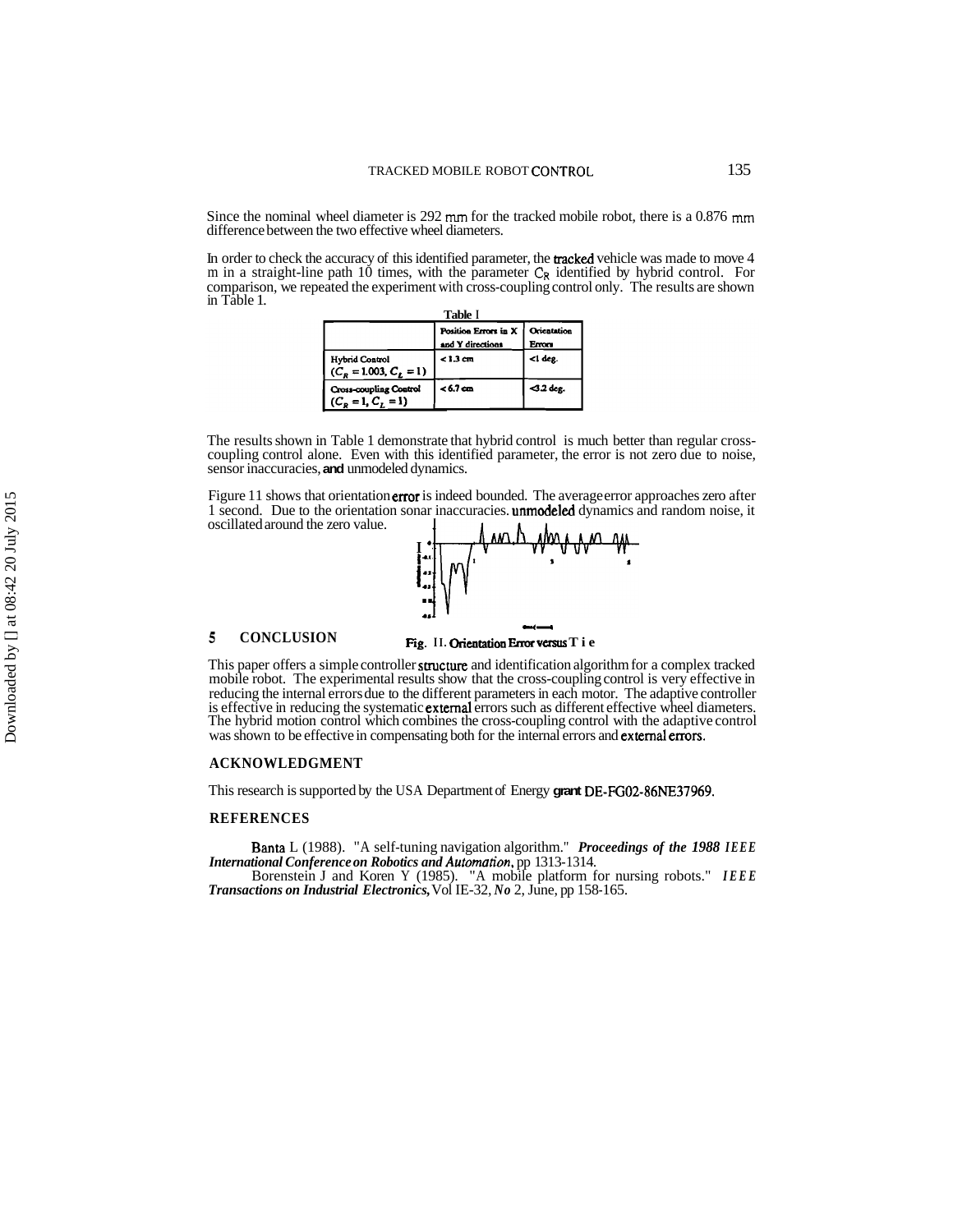## 136 **ZHEJUN FAN ET AL.**

Borenstein **J** (1992). Mobile Robot Course Pack, Ann Arbor, The University of Michigan. Cox IJ (1991). "Blanche--an experiment in guidance and navigation of an autonomous robot vehicle." *IEEE Transactions on Robotics and Automation,* Vol7, No 2, April, pp 193-204.

Feng L (1992). "Adaptive motion control of mobile robot." **Ph.D.** thesis, The University of Michigan.

Koren Y (1980). "Cross-coupling biaxial computer control for manufacturing systems." *ASME Journal on Dynamic System, Measurement, and Control,* Vol 102, **Dec,** pp 265-272.

Landau YD (1979). *Adaptive Control.* Marcel Dekker, Inc., New York.<br>Slotine J-JE, Li W (1987). "On the adaptive control of robot manipulators." *Int J Robotics Res, 6,* **3.** 

Wang CM (1987). "Location estimation and error analysis for an autonomous mobile robot." GMR-5897, General Motors Research Laboratories, Warren, Michigan 48090, July 9, 1987.

Wong JY, Preston-Thomas J (1984). "A comparison between a conventional method and an improved method for predicting tracked vehicle performance." *Proceedings of the 8th International Conference of the International Society for Terrain-Vehicle Systems,* Vienna, Austria, Nov.

## **APPENDIX A**

In order to prove the global stability and parameter convergence, consider the feedback system depicted in Figure 12. The system is formed by a linear time-invariant feedforward block and feedback block which can be linear or nonlinear and time-invariant or time-varying.



**Fig. 12 Nonlinear Feedback System** 

The feedback system represented in Figure 12 is termed (asymptotically) *hyperstable* if it is (asymptotically) globally stable with aU the feedback blocks satisfying *Popov integral inequality. Eq. (15):* 

$$
\eta(t_0, t_1) = \int_{t_0}^{t} \mathbf{w}^T \mathbf{v} d\tau \ge -\gamma_o^2 \text{ for all } t_1 \ge t_0 \tag{15}
$$

Consider the closed system having a feedforward **block** 

| $\dot{x} = Ax + Bu = Ax - Bw$                 | (16) |
|-----------------------------------------------|------|
| $v = Cx + Ju = Cx - Jw$                       | (17) |
| and a <b>feedback</b> block                   |      |
| $\mathbf{w} = f(\mathbf{v},t)$                | (18) |
| which satisfies the Popov integral inequality |      |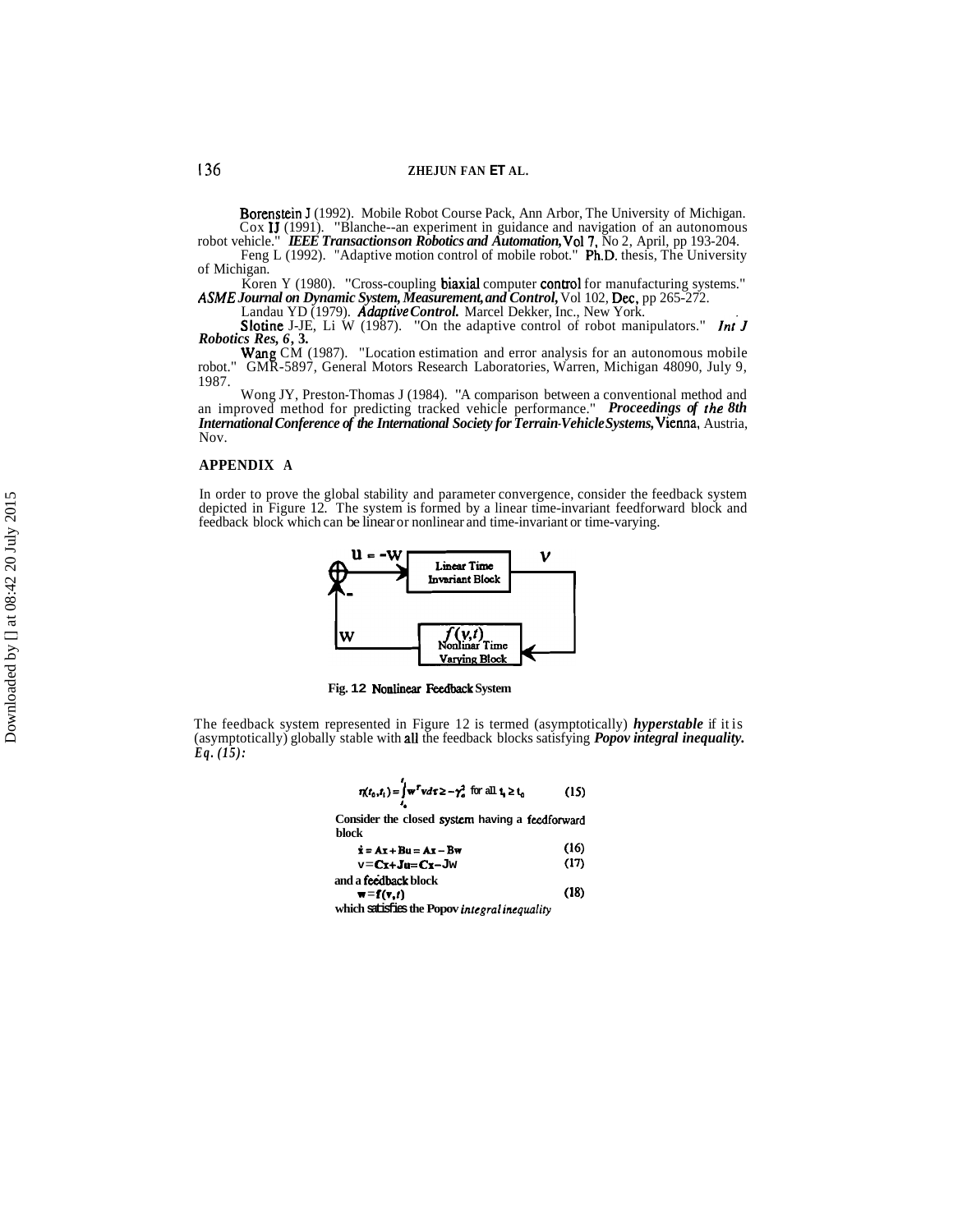The necessary and sufficient condition for the feedback system described by Eqs. (15) through  $(18)$  to be hyperstable is that the transfer matrix

 $H(s) = J + Q(sI - A)^{-1}B$  (19)

must be a positive real transfer matrix (Landau, 1979). The necessary and sufficient condition for the feedback system described by Eqs. (15) through (18) to be asymptotically hyperstable is that the transfer **matrix** of Eq. (19) must be a strictly positive real transfer **matrix.** 

Given a globally asymptotically stable identifier with each of the components of the input vector **u**  formed by a sum of sinusoidal signals of distinct frequencies, one obtains parameter convergence

$$
\lim_{t\to\infty} A_t = A_p, \lim_{t\to\infty} B_t = B_p
$$

where the subscripts P and S refer to the process and simulated systems and

$$
\dot{x} = A_{\rho}x + B_{\rho}u, x(0) = x_0
$$
 represents the process  
\n
$$
y = A_{\rho}y + B_{\rho}u, y(0) = y_0, A_{\rho}(0) = A_{\rho}
$$
  
\n
$$
B_{\rho}(0) = B_{\rho_0}
$$
 represents the estimation model

if (1) the plant to be identified is completely controllable; (2) the components of the vector u are linearly independent; and (3) each component of the vector u contains at least  $(n+1)/2$  distinct frequencies, where n is the order of the system.

## **APPENDIX B**

The error equation can be expressed as  
\n
$$
e = \theta_p - \theta_s
$$
 (20)  
\n $\dot{e} = -ke + (B_p - B_s)u$  (21)  
\nwhere  $B_s$  is given by an expression having the  
\nstandard form.  
\n $B_s = \int_0^t \phi d\tau + B_s(0)$  (22)  
\nThen the error equation can be expressed as  
\n $\dot{e} = -ke + w_1$  (23)

**where** 

$$
w = -w_1 = (\int_0^t \phi dt + B_x(0) - B_p)u \quad (24)
$$

**Eqs. (23)** - **(24) can be represented as** 



**Fig. 13. Equivalent Representation of the MRAC**